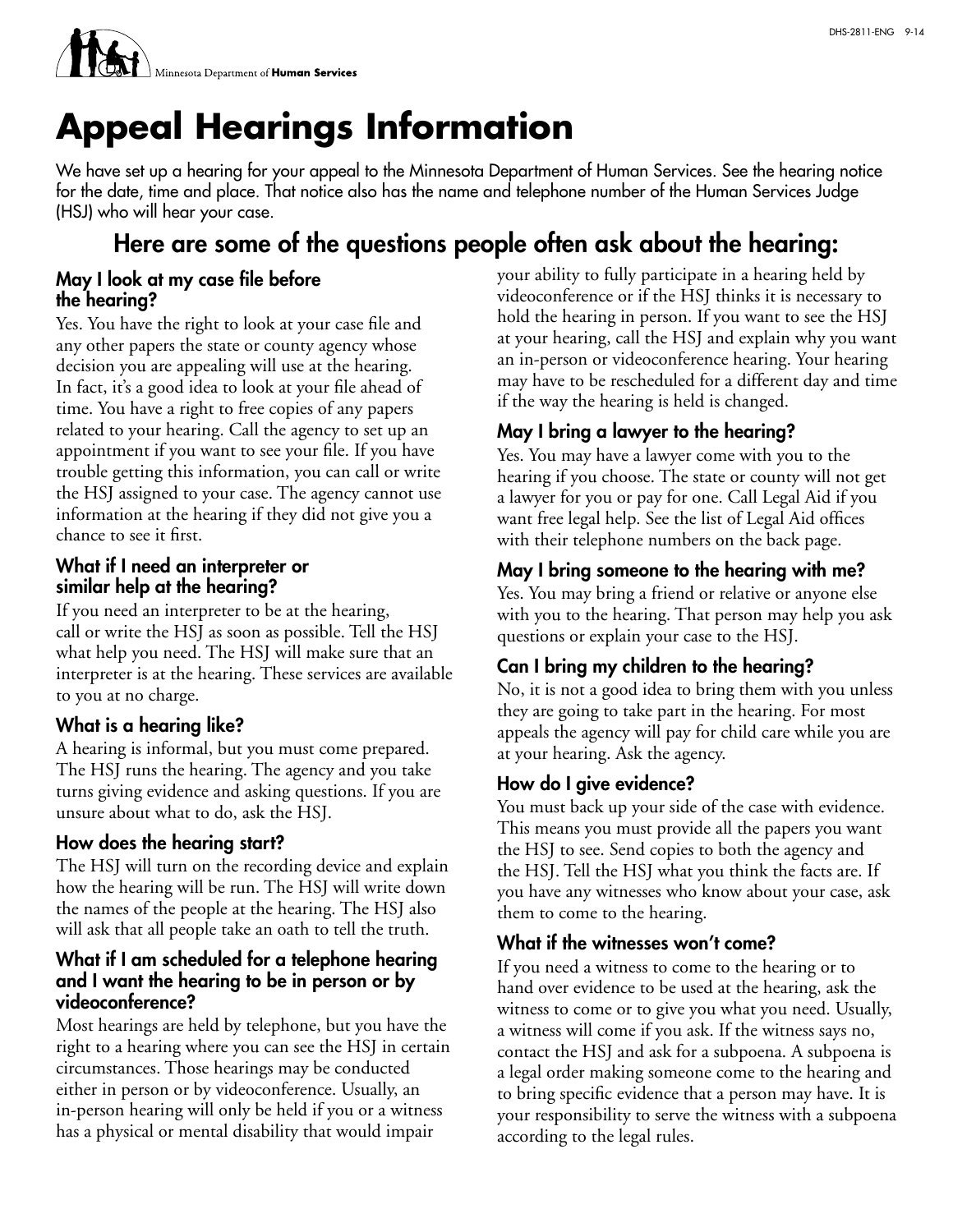# Who goes first?

If the agency comes to the hearing, the HSJ will ask the agency representative to start first. The agency will tell the HSJ its view of the facts. The agency representative will also explain reasons for handling your case the way the agency did. The agency representative will explain the laws and policies that were used in your case.

#### May I ask the agency representative questions at the hearing?

You may ask the agency representative questions after the representative is done speaking. You may question each of the agency's witnesses. You may look at all of the papers the representative shows the HSJ and ask questions about them. The HSJ may also ask questions.

## What do I do when it's my turn?

Give the HSJ all your evidence. Tell the HSJ why you disagree with the agency. Explain to the HSJ what you think should happen in your case. The HSJ will ask your witnesses to give information as well. The agency representative may see all your papers and may ask you and your witnesses questions.

## What if I can't come to the hearing?

If you cannot come to the hearing you must call the HSJ right away to reschedule. The HSJ's telephone number is on the hearing notice. You must have a good reason for not coming. **If you do not have a good reason and do not call the HSJ, your case will be dismissed and you will lose your chance to appeal.** If you cannot call the HSJ, you must put your reasons in writing and mail them to the HSJ as soon as possible before your hearing date.

# What if I miss a hearing?

If you miss a hearing, you normally lose your appeal. If you know that you are not going to be able to attend the hearing, call the HSJ before the hearing and ask to have the hearing rescheduled. If you miss a hearing without rescheduling it, you must write the HSJ if you want the hearing reopened (for Supplemental Nutrition Assistance Program (SNAP) appeals you may call the HSJ). The HSJ must receive your request within 10 days after the date the appeal was dismissed. The HSJ will reopen a hearing only if you show that you had a good reason for missing a scheduled hearing.

#### Will the agency pay for the costs I have because of my appeal?

Yes, in some cases. You may ask the agency to pay for reasonable costs you have because of your appeal. For most appeals the agency will pay for gas to get you and your witnesses to the hearing, child care, photocopies, a medical assessment or other reasonable costs.

# Is the hearing public?

No. The hearing is private. Only the people from the agency and state may come to the hearing or listen to the recording without your permission.

#### May I talk to the HSJ privately without the agency being there?

You may talk to the HSJ about the procedures, such as asking the HSJ to reschedule a hearing or asking questions about a notice. You may also talk to the HSJ if you have trouble getting a copy of the papers related to your hearing, getting access to your case file, or getting subpoenas if you have not been able to get these documents from the agency. But you may not talk or write to the HSJ privately about the facts of your case. Neither side can. The HSJ must hear both sides of a case to decide fairly.

#### May I file a new application while my appeal is going?

Yes, you may file an application at any time. If your situation changes during an appeal, tell the agency and ask to reapply right away. Sometimes this may make an overpayment smaller or help you get more benefits. You might be eligible now, even if the HSJ decides that the agency was right in the decision being appealed.

#### Will the HSJ make a decision at the hearing?

No. The HSJ will write a recommendation to the chief HSJ. The state's chief HSJ will make the final decision. It takes time, up to 60 days from the date you appeal a SNAP decision or 90 days for all other appeals.

#### What if I disagree with the state's decision about my appeal?

If you disagree with the state's chief HSJ's decision, you may appeal to the state district court in your county. So may the agency. Any appeal must be filed within 30 days of the date of the state decision. The state law that describes your right to appeal to district court is Minnesota Statutes, section 256.045, subdivision 7. You should ask Legal Aid or another attorney about what court procedures to use. Before appealing to district court, you may ask the state to reconsider its decision. This request should be in writing and sent to the address on the next page. You have 30 days to ask for reconsideration. If your timely request for reconsideration is denied, you then have 30 days to appeal to district court.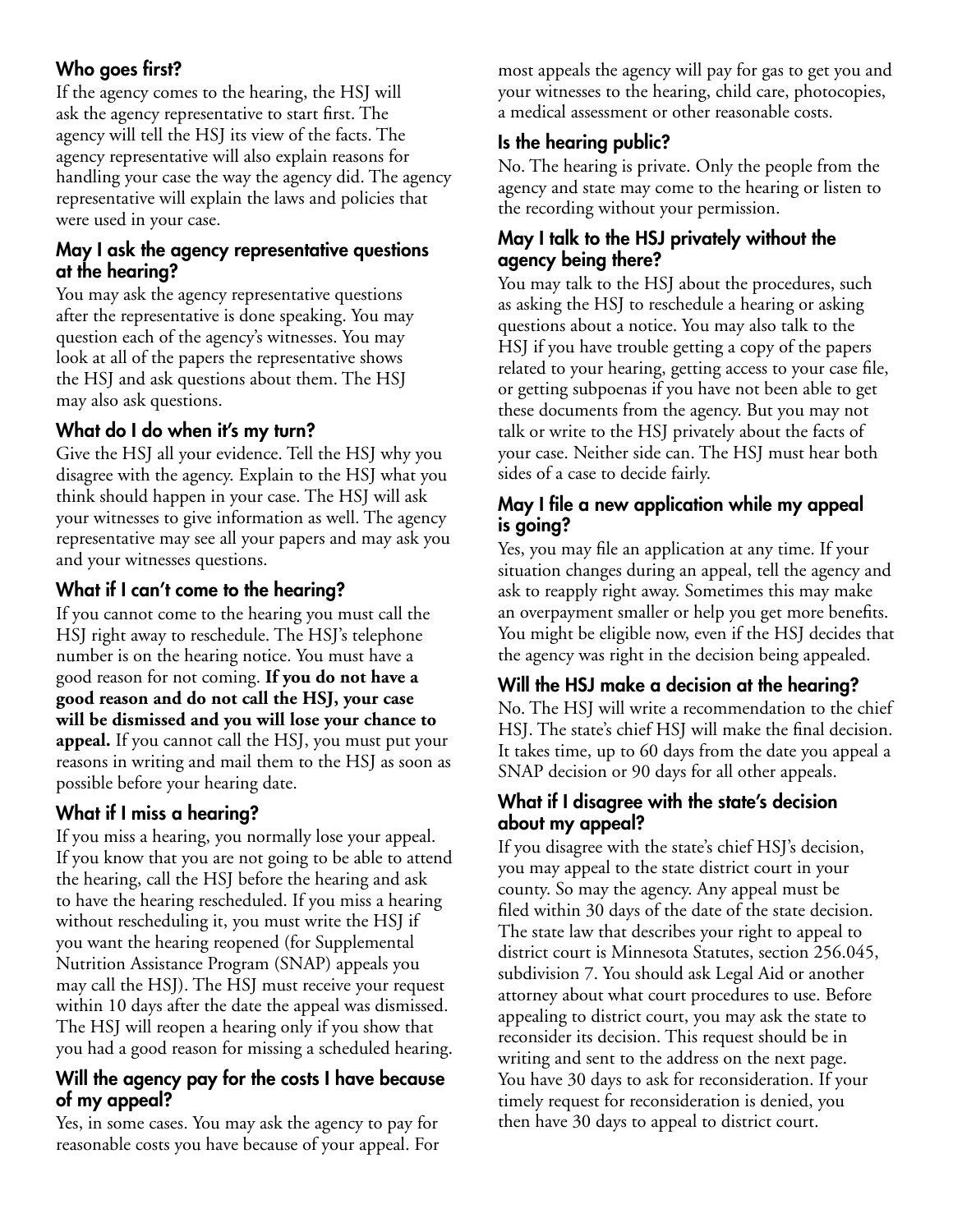#### What if I have questions about my appeal rights?

Talk with your worker. Your worker will be able to answer most of your questions, but cannot give you legal help. For legal help, call an attorney or Legal Aid. See the list of Legal Aid offices below.

You may also call or write the Appeals Office. The address and telephone number of the state appeals office is:

Minnesota Department of Human Services Appeals Office P.O. Box 64941 St. Paul, MN 55164-0941 Metro: 651-431-3600 (voice) Greater Minnesota: 800-657-3510 TTY: 800-627-3529 Fax: 651-431-7523

# Legal Services Offices

|                                          | 800-223-0280 |
|------------------------------------------|--------------|
|                                          |              |
|                                          | 800-450-2552 |
|                                          |              |
|                                          |              |
|                                          | 800-450-9201 |
|                                          |              |
|                                          | 800-933-1112 |
|                                          |              |
|                                          | 800-622-7772 |
|                                          |              |
|                                          | 800-422-1335 |
|                                          |              |
|                                          | 855-204-1697 |
| Fargo Migrant Legal Services701-232-8872 |              |
|                                          | 800-832-5575 |
|                                          |              |
|                                          |              |
|                                          |              |
|                                          | 800-247-2299 |

|                                             | 800-450-8585 |
|---------------------------------------------|--------------|
|                                             |              |
|                                             |              |
|                                             |              |
|                                             |              |
|                                             |              |
|                                             |              |
|                                             |              |
| St. Paul Migrant Legal Services651-291-2837 |              |
|                                             | 800-652-9733 |
|                                             |              |
|                                             |              |
|                                             |              |
|                                             |              |
|                                             | 888-360-3666 |
|                                             |              |
|                                             | 800-372-8168 |
|                                             |              |
|                                             |              |
|                                             | 800-233-0023 |